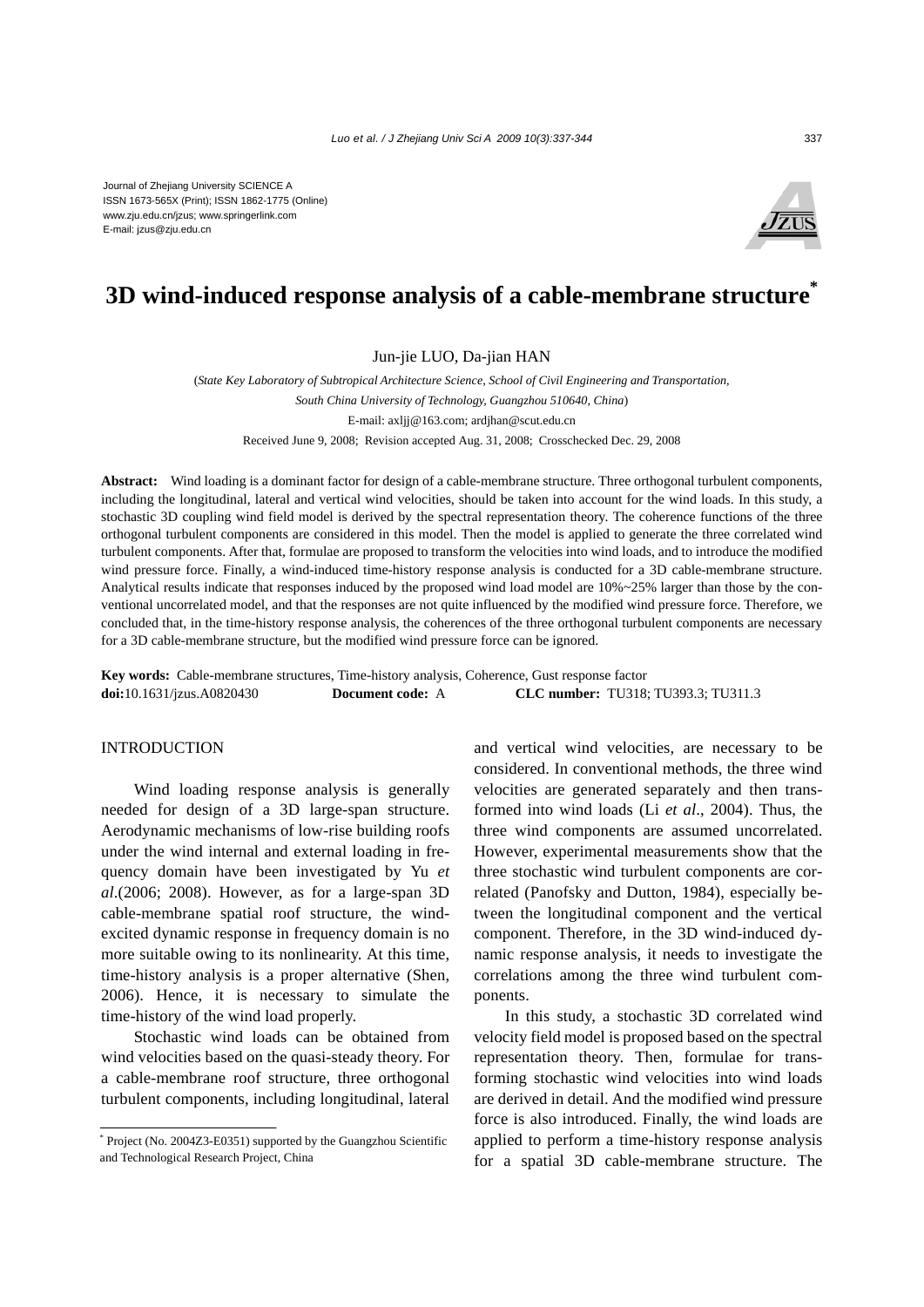results obtained by the proposed model are compared with those done by the conventional methods and some valuable conclusions are drawn.

### DERIVATION OF THE 3D STOCHASTIC WIND FIELD MODEL

Consider a 3D wind field with *n* spatial nodes, the mean wind velocity of Node *j* can be defined as the logarithmic profile (Simiu and Scanlan, 1986) of

$$
\overline{u}_j = 2.5u_* \ln(z_j / z_0), \tag{1}
$$

where  $z_i$  is the height of Node *j*;  $z_0$  is the roughness length, and *u*\* is the surface friction velocity. The 3D stochastic wind velocity time-history vector of Node *j* is a zero-mean Gaussian stationary process, expressed as

$$
\boldsymbol{u}_j(t) = \{u_j(t), v_j(t), w_j(t)\}^\text{T}, j = 1, 2, ..., n,
$$
 (2)

where  $u_i(t)$ ,  $v_i(t)$ ,  $w_i(t)$  are the longitudinal, lateral, and vertical wind velocities of Node *j* corresponding to *x*, *y*, *z* directions, respectively. In the following, for simplicity, the suffix *j* is omitted. Assume that *S* is a corresponding complex-valued cross-power spectral density function (CPSDF) matrix of the process. Many observations have proven that  $v(t)$  is uncorrelated with *u*(*t*) and *w*(*t*) (Panofsky and Dutton, 1984). Hence, *S* can be expressed as

$$
S(\omega) = \begin{bmatrix} S^1(\omega) & \mathbf{0} \\ \mathbf{0} & S^2(\omega) \end{bmatrix},
$$
 (3)

where  $S^1(\omega)$  is a sub-matrix considering the correlation of  $u(t)$  and  $w(t)$ . The element in  $S^1(\omega)$  is expressed as

$$
\mathbf{S}_{jk}^{1}(\omega) = \begin{bmatrix} S_{jk}^{uu}(\omega) & S_{jk}^{uv}(\omega) \\ S_{jk}^{wu}(\omega) & S_{jk}^{ww}(\omega) \end{bmatrix} . \tag{4}
$$

 $S^2(\omega)$  is the other sub-matrix, where the element is expressed as

$$
S_{jk}^2(\omega) = S_{jk}^{\nu\nu}(\omega). \tag{5}
$$

As can be seen in Eqs.(4) and (5), there are two types of elements in the sub-matrices. One is the type of diagonal elements with real-values and named as self-power spectral density functions (SPSDFs) (*α*=*u*,  $v, w$ ); the other is the type of off-diagonal complexvalued elements  $(\alpha, \beta = u, v, w; j \neq k)$  defined as

$$
S_{jk}^{\alpha\beta}(\omega) = \sqrt{S_{jj}^{\alpha\alpha}(\omega)S_{kk}^{\beta\beta}(\omega)}Coh_{jk}^{\alpha\beta}(\omega) \exp[i\theta_{jk}(\omega)],
$$
 (6)

where  $Coh_{jk}^{\alpha\beta}(\omega)$  is the coherence function,  $\theta_{jk}(\omega)$  the phase angle and  $i = \sqrt{-1}$ .

In Eq.(3), a 3D stochastic wind field can be divided into a 2D wind field of the components *u* and *w* as well as a 1D wind field of *v*. The 2D stochastic wind field model is derived in the following.

Decomposing  $S^1(\omega)$  by the Cholesky factorization, a lower triangle matrix  $H(\omega)$  is obtained as

$$
H(\omega)H^{*T}(\omega) = S^1(\omega), \tag{7}
$$

where "\*" denotes the complex conjugate of  $H(\omega)$ . The properties of the elements in  $H(\omega)$  are

$$
H_{jj}^{n\mu}(\omega) = H_{jj}^{n\mu}(-\omega) \quad (\eta, \mu = u, w),
$$
  
\n
$$
H_{jk}^{n\mu}(\omega) = (H_{jk}^{n\mu})^*(-\omega) \quad (j > k),
$$
  
\n
$$
H_{jk}^{n\mu}(\omega) = |H_{jk}^{n\mu}(\omega)| \exp[i \theta_{jk}(\omega)],
$$
\n(8)

where  $\theta_{ik}(\omega)$  is given by

$$
\theta_{jk}(\omega) = \arctan\left\{\frac{\text{Im}\left[H_{jk}^{\eta\mu}(\omega)\right]}{\text{Re}\left[H_{jk}^{\eta\mu}(\omega)\right]}\right\}.
$$
 (9)

It is an odd function of *ω*, so that

$$
\theta_{jk}(\omega) = -\theta_{jk}(-\omega). \tag{10}
$$

Actually,  $\theta_{ik}(\omega)$  represents time lag of the mean wind arriving at two spatial points. According to the Taylor's frozen assumption (Panofsky and Dutton, 1984),  $\theta_{ik}(\omega)$  is expressed as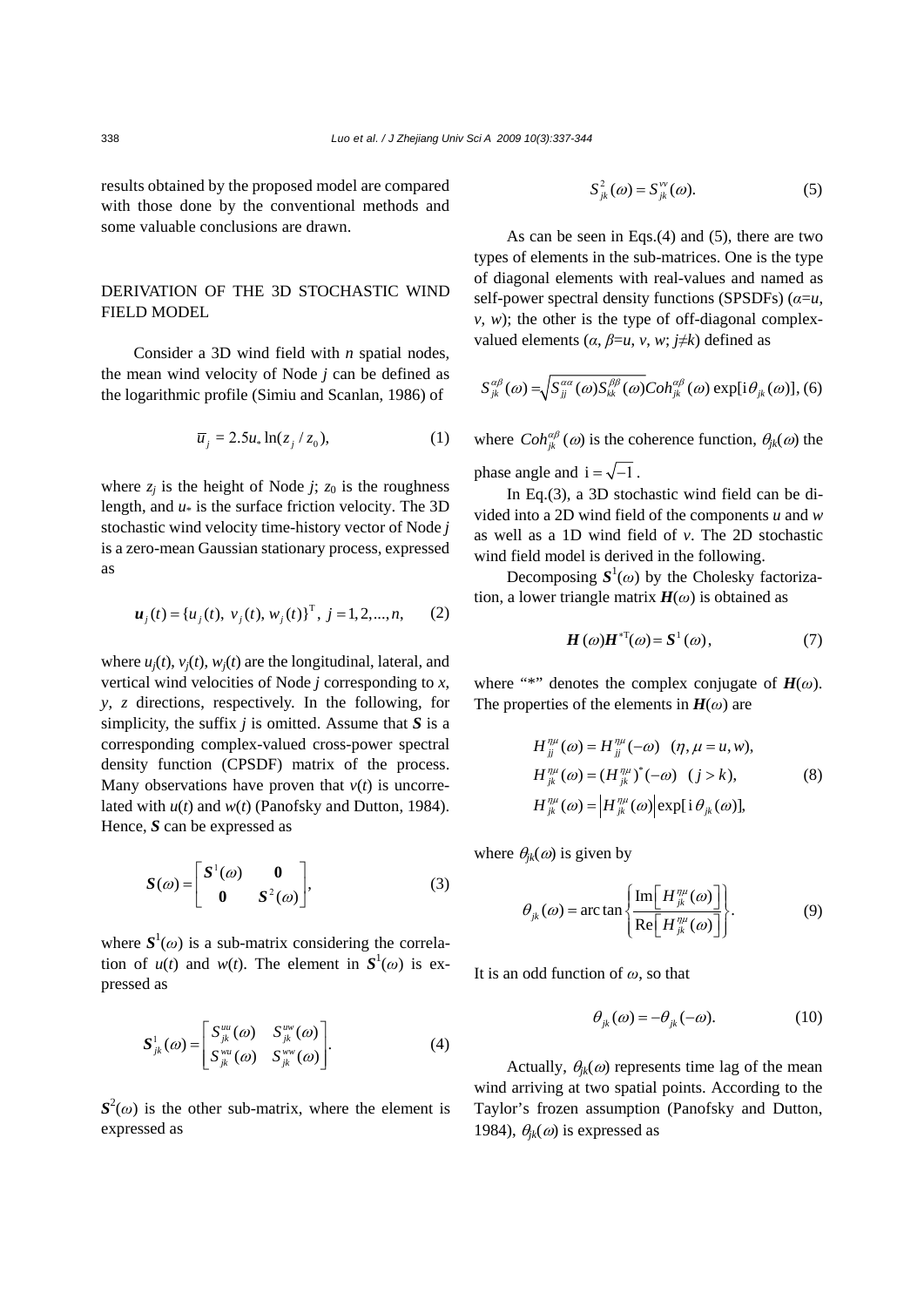$$
\theta_{jk}(\omega) = \omega \frac{(x_j - x_k)}{[\overline{u}_j + \overline{u}_k]/2}.
$$
 (11)

Hence, the stochastic 2D wind velocity vector  $f^1(t) = \{u_1(t), w_1(t), \dots, u_n(t), w_n(t)\}^T$  can be expressed by the spectral representation theory as

$$
f^{1}(t) = \text{Re}[\int_{0}^{+\infty} \exp(i\omega t) d\mathbf{Z}(\omega)], \ \omega > 0, t > 0, \quad (12)
$$

where  $dZ(\omega)$  is a complex-valued stochastic process matrix with the following three conditions:

$$
(i) E[dZ(\omega)] = 0,
$$
\n(13)

(ii) 
$$
E[d\mathbf{Z}(\omega)d\mathbf{Z}^*(\omega)] = E[|\mathrm{d}\mathbf{Z}(\omega)|^2] = 2\mathbf{S}^1(\omega)d\omega
$$
, (14)

(iii) 
$$
E[d\mathbf{Z}(\omega)d\mathbf{Z}^*(\overline{\omega})] = \mathbf{0}, \ \overline{\omega} > 0, \text{ and } \omega \neq \overline{\omega},
$$
 (15)

where *E*[·] denotes the statistical mean value operator. Therefore,  $dZ(\omega)$  can be assumed as

$$
d\mathbf{Z}\left(\omega\right) = \sqrt{2d\omega\mathbf{H}\left(\omega\right)\mathbf{T}\left(\omega\right)},\tag{16}
$$

where the vector  $\mathbf{T}(\omega) = \{ \exp[i\phi_1(\omega)] , \exp[i\phi_2(\omega)] , \cdots, \}$  $\exp[i\phi_{2n-1}(\omega)]$ ,  $\exp[i\phi_{2n}(\omega)]$ <sup>T</sup>, and  $\phi_p(\omega)$  (*p*=1, 2, ···, 2*n*) are the random phase angles distributed uniformly over the interval  $[0,2\pi]$ . Substituting Eq.(16) into Eqs.(13)~(15) and applying Eqs.(8) and (10), it is easy to verify that Eq.(16) can satisfy the three conditions. Therefore, substituting Eq.(16) into Eq.(12), the vector  $f^1(t)$  is then represented as

$$
f^{1}(t) = \text{Re}[\int_{0}^{+\infty} \sqrt{2d\omega} H(\omega) W(\omega)]
$$
  

$$
\approx \text{Re}[\sqrt{2\Delta\omega} \sum_{l=1}^{N} H(\omega_{l}) W(\omega_{l})],
$$
 (17)

where the vector  $W(\omega_l) = {\exp[i(\phi_l + \omega_l t)]}$ ,  $\exp[i(\phi_2 + \omega_l t)], \cdots, \exp[i(\phi_{2n-1} + \omega_l t)], \exp[i(\phi_{2n} + \omega_l t)]^T.$ Assume that the radian frequency range is  $[\omega_{\text{min}}, \omega_{\text{max}}]$ and that *N* is a large enough positive integer. Then the discrete frequency points are  $\omega_l = \omega_{\text{min}} + (l-1/2)\Delta\omega$  $(l=1, 2, \cdots, N)$  with increment of  $\Delta \omega = (\omega_{\text{max}} - \omega_{\text{min}})/N$ .

As for the wind velocity vector  $f^2(t) = \{v_1(t), v_2(t), v_3(t)\}$  $\cdots$ ,  $v_n(t)$ <sup>T</sup>, it is just a simplification of the 2D model and not to be listed here. Details can be found in (Deodatis, 1996).

## DESCRIPTION OF THE WIND LOADS AND THE NONLINEAR DYNAMIC EQUATION OF THE **STRUCTURE**

Stochastic wind velocity time-histories can be transformed into wind load time-histories based on the quasi-steady theory (Uematsu and Isyumov, 1999). Considering a 3D wind loading field, the wind loads acting on Node *j* can be defined as

$$
F_{j}(t) = 0.5\rho |V(t)|^{2} C_{p}[\theta(t), \beta(t)]A,
$$
 (18)

where  $\rho$  is the air density and *A* the area of Node *j* subjected to wind loads. The vector  $V(t)$  is the transient wind velocity of Node *j*.  $C_p[\theta(t), \beta(t)]$  is the wind pressure coefficient while  $\theta(t)$  and  $\beta(t)$  are the transient horizontal and vertical wind angles, respectively.

The components of  $V(t)$  are indicated in Fig.1, where  $\overline{u}$ ,  $\overline{v}$ , and  $\overline{w}$  denote the longitudinal, lateral and vertical mean wind velocities, respectively, and  $u_s(t)$ ,  $v_s(t)$ ,  $w_s(t)$  are the transient vibration velocities of Node *j* in *x*, *y* and *z* directions, respectively. Then,  $|V(t)|^2$  can be expressed as

$$
|\boldsymbol{V}(t)|^2 = [\overline{u} + u(t) - u_s(t)]^2 + [\overline{v} + v(t) - v_s(t)]^2
$$
  
+ 
$$
[\overline{w} + w(t) - w_s(t)]^2
$$
  
= 
$$
\overline{u}^2 + 2\overline{u}[u(t) - u_s(t)] + [u(t) - u_s(t)]^2
$$
  
+ 
$$
\overline{v}^2 + 2\overline{v}[v(t) - v_s(t)] + [v(t) - v_s(t)]^2
$$
  
+ 
$$
\overline{w}^2 + 2\overline{w}[w(t) - w_s(t)] + [w(t) - w_s(t)]^2.
$$
 (19)



**Fig.1 Wind velocity components of Node** *j*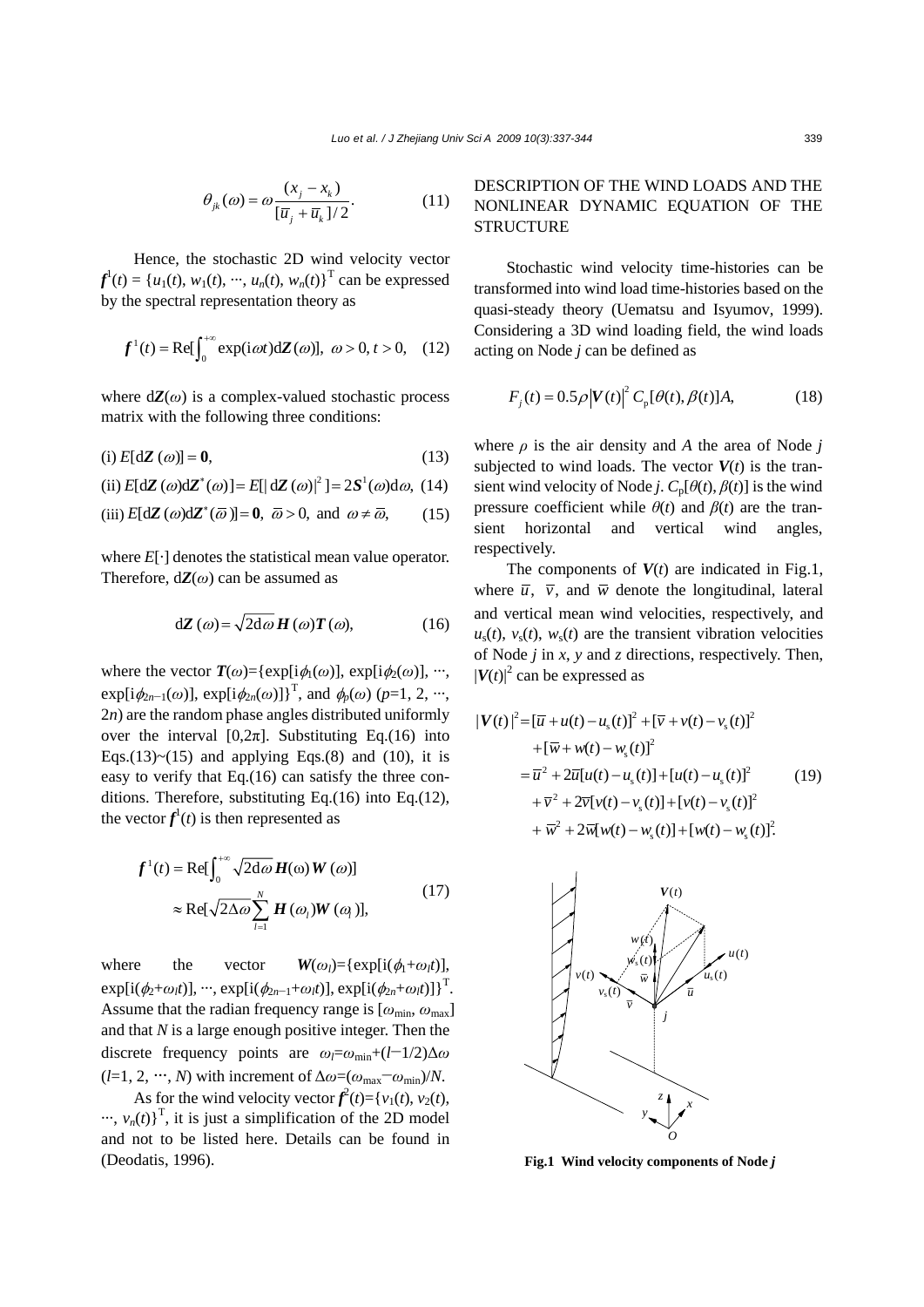Now, some simplifications are made in Eq.(19). Firstly, observations (Shiau and Chen, 2002) show that  $u(t)$ ,  $v(t)$ ,  $w(t)$  and  $u_s(t)$ ,  $v_s(t)$ ,  $w_s(t)$  can be neglected compared to the magnitude of  $\overline{u}$ . Hence,  $[u(t)-u_s(t)]^2$ ,  $[v(t)-v_s(t)]^2$  and  $[w(t)-w_s(t)]^2$  are ignored. Secondly, observations also indicate that no matter what kind of terrain the wind blows over,  $\overline{w}$  is correlated with  $\bar{u}$ . The relationship between them is  $\overline{w} = \overline{u} \tan \alpha$  ( $|\alpha| \le 10^{\circ}$ ) (Yang and Sun, 1997). Therefore, the maximum value of  $\overline{w}$  adopted for the response of the structure is  $0.18 \overline{u}$ . With this condition,  $\bar{w}^2 = 0.0324 \bar{u}^2$  and  $2\bar{w}[w(t) - w_s(t)] \ll \bar{u}$ , so the two terms are also ignored. Finally,  $\overline{v}$  equals to zero (Panofsky and Dutton, 1984), thus  $\overline{v}^2$  and  $2\overline{v}[v(t)-v_s(t)]$  are zero. Now Eq.(19) is rewritten as

$$
|\mathbf{V}(t)|^2 = \overline{u}^2 + 2\overline{u}[u(t) - u_s(t)].
$$
 (20)

In the linearized quasi-steady vector model,  $C_p[\theta(t), \beta(t)]$  is approximated by a Taylor polynomial of the first-order as

$$
C_{p}[\theta(t), \beta(t)] = C_{p}[\theta_{0}, \beta_{0}]
$$
  
+ 
$$
[\theta(t) - \theta_{0}] \frac{\partial C_{p}[\theta(t), \beta(t)]}{\partial \theta} \Big|_{\beta = \beta_{0}} \quad (21)
$$
  
+ 
$$
[\beta(t) - \beta_{0}] \frac{\partial C_{p}[\theta(t), \beta(t)]}{\partial \beta} \Big|_{\beta = \beta_{0}},
$$

where  $\theta_0$ ,  $\beta_0$  are the mean wind angles in horizontal and vertical directions, respectively.  $\theta(t)$  is the transient horizontal wind angle, while  $\beta(t)$  is the transient vertical one. Two terms in Eq.(21) can be expressed as

$$
\theta(t) - \theta_0 = \frac{v(t) - v_s(t)}{\overline{u}},
$$
  

$$
\beta(t) - \beta_0 = \frac{\overline{w} + w(t) - w_s(t)}{\overline{u}}.
$$
 (22)

Let

$$
C_{\text{pu}} = C_{\text{p}}[\theta_0, \beta_0], \quad C_{\text{pv}} = \frac{\partial C_{\text{p}}[\theta(t), \beta(t)]}{\partial \theta} \Big|_{\substack{\theta = \theta_0 \\ \beta = \beta_0}}^{\theta = \theta_0},
$$
\n
$$
C_{\text{pv}} = \frac{\partial C_{\text{p}}[\theta(t), \beta(t)]}{\partial \beta} \Big|_{\substack{\theta = \theta_0 \\ \beta = \beta_0}}^{\theta = \theta_0} \tag{23}
$$

be the shape coefficients of the wind loads induced by the longitudinal, lateral and vertical wind velocities, respectively. In practical application,  $C_{pu}$  is obtained by wind tunnel test or by real measurement. However,  $C_{\text{pv}}$  is hard to be measured, so it is approximately expressed as

$$
C_{\rm pv} = \frac{\partial C_{\rm p}[\theta(t), \beta(t)]}{\partial \theta} \bigg|_{\substack{\theta = \theta_0 \\ \beta = \beta_0}} \approx \frac{C_{\rm pu}^k - C_{\rm pu}}{\theta_k - \theta_0},\tag{24}
$$

where  $C_{\mu}^{k}$  –  $C_{\mu}$  is the difference of the shape coefficient as the longitudinal angle changing from  $\theta_0$  to  $\theta_k$ . The empirical value of  $C_{p*w*}$  is over the range of [−0.5, −0.3] (Shen *et al.*, 2006). So the most disadvantageous value of −0.5 is taken to obtain the maximum response of the structure. Finally, combining Eqs.(20) to  $(24)$ , Eq. $(18)$  can be expressed as

$$
F_j(t) = 0.5\rho A {\overline{u}}^2 + 2\overline{u}[u(t) - u_s(t)]
$$
  
\n
$$
\times \left[ C_{pu} + \frac{v(t) - v_s(t)}{\overline{u}} C_{pv} + \frac{\overline{w} + w(t) - w_s(t)}{\overline{u}} C_{pv} \right]
$$
  
\n
$$
\approx 0.5\rho A \overline{u} [C_{pu} \overline{u} + 0.18 C_{pv} \overline{u}]
$$
  
\n
$$
+ 0.5\rho A \overline{u} [2C_{pu} u(t) + C_{pv} v(t) + C_{pv} w(t)]
$$
  
\n
$$
- 0.5\rho A \overline{u} [2C_{pu} u_s(t) + C_{pv} v_s(t) + C_{pv} w_s(t)]
$$
  
\n
$$
= F_m + F_t(t) - F_d(t),
$$
 (25)

where terms without  $\overline{u}$  are omitted for the same reason mentioned for Eq.(20).  $F_m$  and  $F_t(t)$  are the wind forces caused by the mean wind velocities and the turbulent wind velocities, respectively.  $F_d(t)$  can be viewed as the modified wind pressure force induced by the vibration velocity of the node. Then, the equation of motion is obtained as

$$
\mathbf{M}\ddot{\mathbf{x}}(t) + (\mathbf{C} + \mathbf{C}_{a})\dot{\mathbf{x}}(t) + \mathbf{K}\mathbf{x}(t) = \mathbf{F}_{m} + \mathbf{F}_{t}(t), \quad (26)
$$

where  $M$ ,  $K$ ,  $C$ , and  $C<sub>a</sub>$  are the lumped mass matrix, the stiffness matrix, the structural damping matrix, and the modified wind pressure force matrix, respectively.  $F_m$  is the mean wind loading vector and  $F_t(t)$ the turbulent wind loading vector.  $\dot{x}(t)$ ,  $\dot{x}(t)$ ,  $\ddot{x}(t)$ are the displacement, velocity and acceleration vectors, respectively.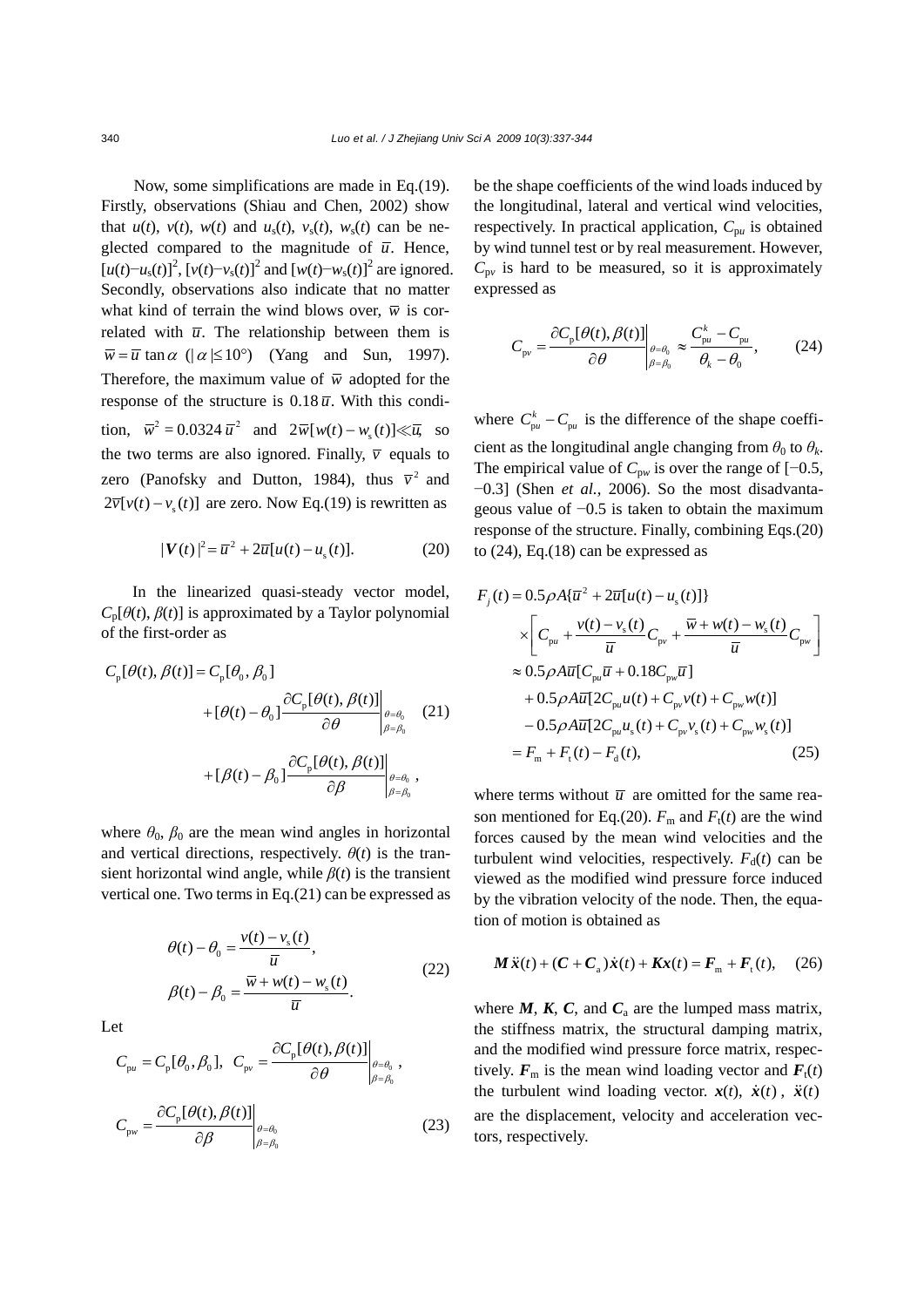### DYNAMIC RESPONSE ANALYSIS OF THE **STRUCTURE**

A dynamic response time-history analysis under the 3D wind loads is performed for a simple cablemembrane structure. It is a square saddle roof composed of four side cables and membrane. Its four corners are fixed by supports. The diagonal length *L* of the structure is 10 m. And the difference between high position and low position is *h* =0.825 m. The sectional area of the cable is  $0.0002 \text{ m}^2$  with a pretension force of 45 kN. The thickness of the membrane is 0.001 m with the pretension stress of 2 MPa. The FEM model of the structure is demonstrated in Fig.2. The shape coefficients for the wind loads under six longitudinal wind azimuths are shown in Fig.3 (Yang and Shen, 1996).

Parameters for wind velocity field simulation are given below.

(1) Self-power spectral density functions

The one-sided SPSDFs  $S_{ii}^{\alpha\alpha}(\omega)$  ( $\alpha = u, v, w$ ) advised by the Engineering Sciences Data Unit (ESDU85020, 1985) are adopted as follows:

$$
S_{jj}^{uu}(\omega) = \frac{1}{2\pi} \frac{4\sigma_u^2 L_u / \bar{u}_j}{\left\{1 + 70.8\left[\omega L_u / (2\pi \bar{u}_j)\right]^2\right\}^{5/6}},\tag{27}
$$

$$
S_{jj}^{\infty}(\omega) = \frac{1}{2\pi} \frac{4(\sigma_{\varepsilon}^2 L_{\varepsilon}/\overline{u}_j) \left\{1 + 755.2\left[\omega L_{\varepsilon}/(2\pi\overline{u}_j)\right]^2\right\}}{\left\{1 + 283.2\left[\omega L_{\varepsilon}/(2\pi\overline{u}_j)\right]^2\right\}^{11/6}},
$$
 (28)  

$$
\varepsilon = v, w,
$$



**Fig.2 FEM model of the structure. (a) Top view; (b) Front view. HP: high position; LP: low position**



**Fig.3** Shape coefficients of the wind loads under six longitudinal wind azimuths  $\theta$ , (a)  $\theta = 0^\circ$ ; (b)  $\theta = 15^\circ$ ; (c)  $\theta = 45^\circ$ ; **(d)**  $\theta = 60^\circ$ ; (e)  $\theta = 75^\circ$ ; (f)  $\theta = 90^\circ$ . HP: high position; LP: low position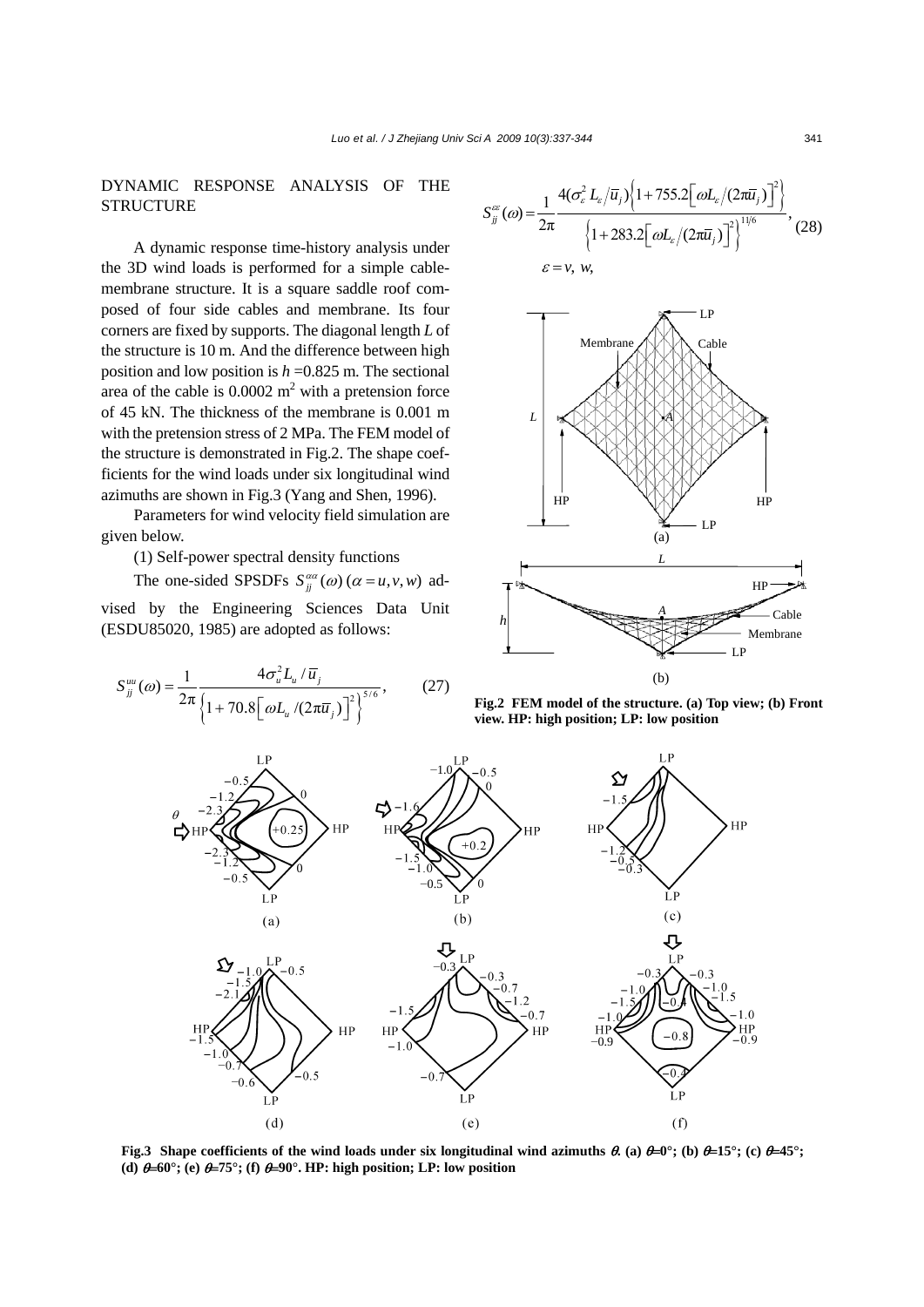where  $\sigma_{\alpha}^{2}$  is the variance of the turbulent velocity of component *α* and defined as

$$
\sigma_{\alpha}^{2} = \gamma_{\alpha} (u_{*})^{2}, \qquad (29)
$$

where  $\gamma_a$  is named as the turbulence intensity factor. Empirical formulae for  $\gamma_\alpha$  of three wind directions developed by Solari and Piccardo (2001) are

$$
\gamma_u = 6 - 1.1 \arctan[\ln z_0 + 1.75],
$$
  
\n
$$
\gamma_v = 0.55 \gamma_u, \quad \gamma_w = 0.25 \gamma_u,
$$
\n(30)

where  $L_{\alpha}$  is the integral length scale of turbulent and expressed as

$$
L_{u} = 300(z_{j}/200)^{0.67+0.05 \ln z_{0}}, L_{v} = 0.25L_{u}, L_{w} = 0.1L_{u}.
$$
\n(31)

According to the design code (GB50009-2001, 2002), we assume that the structure is on the location of Type B, thereby the two important parameters are taken as  $z_0$ =0.02 m,  $u$ <sup>\*</sup>=1.82 m/s.

(2) Three types of coherence functions (COHFs)

1) The spatial COHF  $Coh_{jk}^{a\alpha}(\omega)$  represents the correlation of Nodes *j* and *k* in the same wind direction (Simiu and Scanlan, 1986)

$$
Coh_{jk}^{aa}(\omega) = \exp\left\{-\frac{\omega\sqrt{\sum_{r} C_{ra}^{2} |r_{j} - r_{k}|^{2}}}{\pi[\overline{u}_{j} + \overline{u}_{k}]} \right\},\qquad(32)
$$

$$
j \neq k, r_{j} = x_{j}, y_{j}, z_{j}, r_{k} = x_{k}, y_{k}, z_{k},
$$

where *Cxu*=3.0, *Cxv*=3.0, *Cxw*=0.5, *Cyu*=10.0, *Cyv*=6.5, *Cyw*=6.5, *Czu*=10.0, *Czv*=6.5, *Czw*=3.0.

2) The point COHF  $Coh_{ii}^{uw}(\omega)$  describes the re-

lationships of turbulent components *u* and *w* at Node *j*. It can be written as (Solari and Piccardo, 2001)

$$
Coh_{jj}^{uw}(\omega) = -\frac{1}{\kappa_{uvw} \sqrt{1 + 0.4[\omega L_u/(2\pi \overline{u}_j)]}},
$$
(33)

where *κuw* termed the point coherence scaling factor and

$$
\kappa_{uw} = \frac{B_{uw}\sigma_u(z_j)\sigma_w(z_j)}{(u_*)^2}, \quad B_{uw} = 1.11\left(\frac{L_w}{L_u}\right)^{0.21}.
$$
 (34)

3) The spatial and point COHF  $Coh_{jk}^{uw}(\omega)$ represents the relationship of Node *j* and Node *k* between turbulent components *u* and *w*. It is defined as (Solari and Piccardo, 2001)

$$
Coh_{jk}^{uw}(\omega) = -\sqrt{Coh_{jj}^{uw}(\omega) Coh_{kk}^{uw}(\omega)}
$$

$$
\times \sqrt{Coh_{jk}^{uu}(\omega) Coh_{jk}^{ww}(\omega)}.
$$
 (35)

The 3D stochastic wind velocity field with 200 spatial nodes is generated. To improve computational efficiency, a method provided by Luo and Han (2008) is used in computation. The simulation time is 204.8 s. The time interval  $\Delta t$  is 0.025 s. A comparison of the target self-correlation functions and the selfcorrelation functions of the simulated samples is shown in Fig.4. It can be seen that the simulation results coincide with the target ones well. Therefore, the wind loads generated by the proposed method is applicable to wind response analysis of the structure.

Now, the time-history response analyses under different wind azimuths are conducted by the commercial software ANSYS. There are five loadcases taken into account: (A) Only a longitudinal wind load without considering the modified wind pressure force; (B) The uncorrelated longitudinal and vertical wind loads without the modified wind pressure force; (C) The uncorrelated longitudinal, lateral and vertical wind loads without the modified wind pressure force; (D) The correlated longitudinal, lateral and vertical wind loads without the modified wind pressure force; (E) The correlated longitudinal, lateral and vertical wind loads with the modified wind pressure force.

In computation, the modified wind pressure



**Fig.4 Verifications of the self-correlation functions of**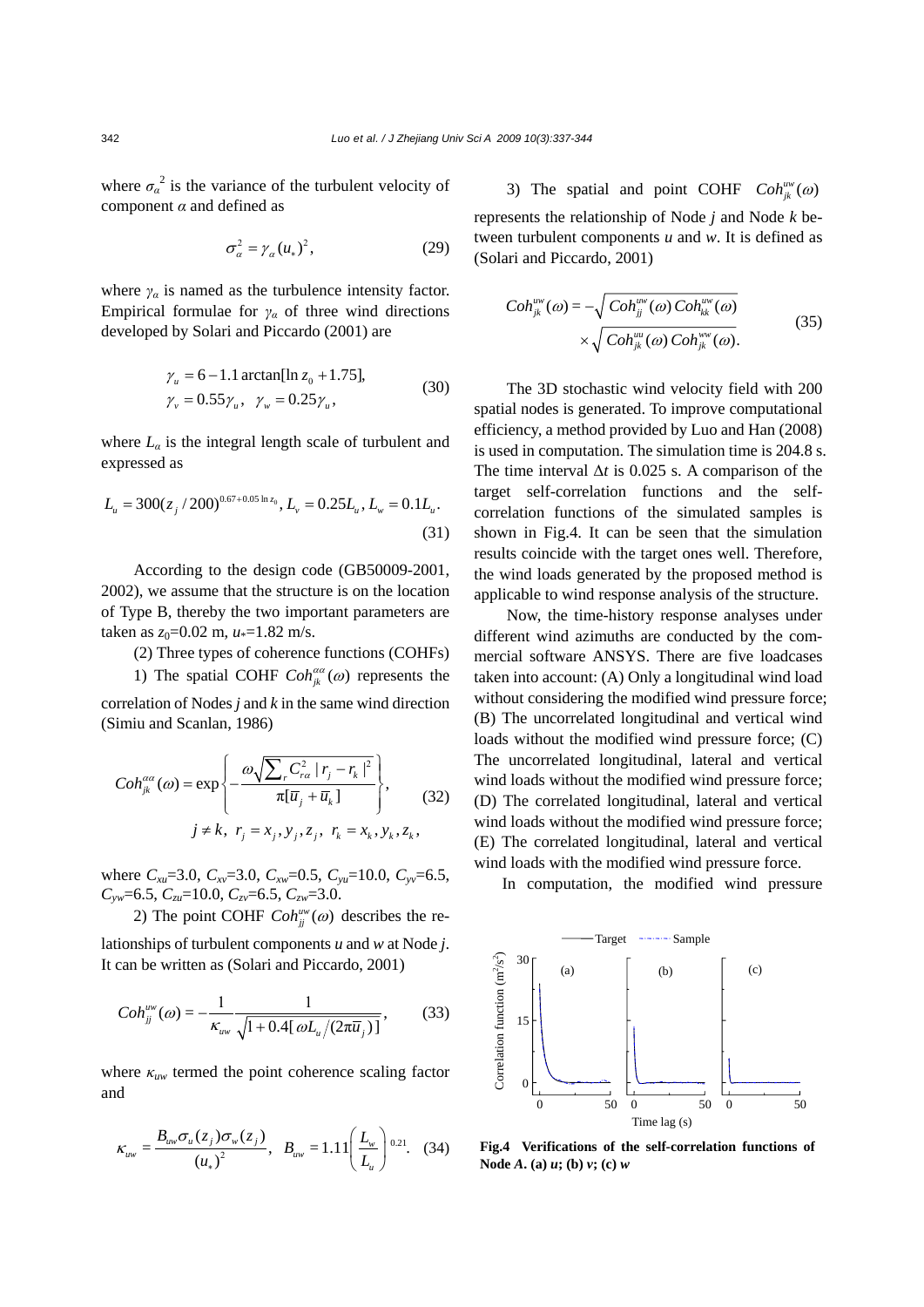force is described by the Matrix 27 element of the software. In addition, it should be mentioned that the SPSDFs and corresponding parameters are also applied to generate the three uncorrelated wind loads for comparisons with the correlated loads cases.

Five types of response are considered: (a) stress of the cable; (b) stress of the membrane; (c) nodal displacement *x*; (d) nodal displacement *y*; (e) nodal displacement *z*. Since the traditional gust loading factor is no more available for the case of the structural nonlinearity, the gust response factor (GRF) is adopted and given by (Shen *et al.*, 2006)

$$
\beta_j^k = 1 + \frac{\lambda \sigma_j^k}{\left|m_j^k\right|},\tag{36}
$$

where  $\beta_j^k$  is the GRF for the *j*th element of the *k*th type of the response;  $\sigma_j^k$ ,  $m_j^k$  are the standard deviation and the mean value, respectively.  $\lambda$  is the peak value factor and equals 3.5. Note that a small value of  $m_j^k$  will lead to an unreasonable value for  $\beta_j^k$ . Actually, the maximum value of the response is a determinate factor for design. Thus, instead of Eq.(36), the GRF of the *k*th type of response is applied (Chen *et al.*, 2005) as

$$
\beta^k = \frac{\{|\beta_j^k m_j^k|\}_{\max}}{\{ |m_j^k|\}_{\max}},
$$
\n(37)

where  $\{\beta_j^k m_j^k\}$ <sub>max</sub> is the maximum absolute value of the *k*th type of the response. In this way, the GRFs for the response are shown in Figs.5(a) $\sim$ 5(e). It can be seen from the results that

(1) The values of  $\beta^k$  are close to each other for Loadcases (A), (B), and (C). That means there are no obvious differences of the responses while the three uncorrelated wind loads are applied to the structure.

(2) The results of Loadcase (D) are nearly the same as those of Loadcase (E). Hence, the modified wind pressure force has little influence on the dynamic response. The reason is that vibration velocity of the structure changes so slowly that the force is not large;

(3) The maximum stress GRFs of the cable and the membrane for Loadcase (D) are both 2.5, while those for Loadcase (C) are 2.0. The maximum node displacement GRFs of Loadcase (D) in directions *x*, *y*, *z* are 2.0, 2.3 and 2.0, respectively, while those of Loadcase (C) are 1.8, 2.0, 1.6, respectively. Hence,



**Fig.5 GRFs of (a) cable; (b) membrane; (c) nodal displacement** *x***; (d) nodal displacement** *y* **and (e) nodal displacement** *z*